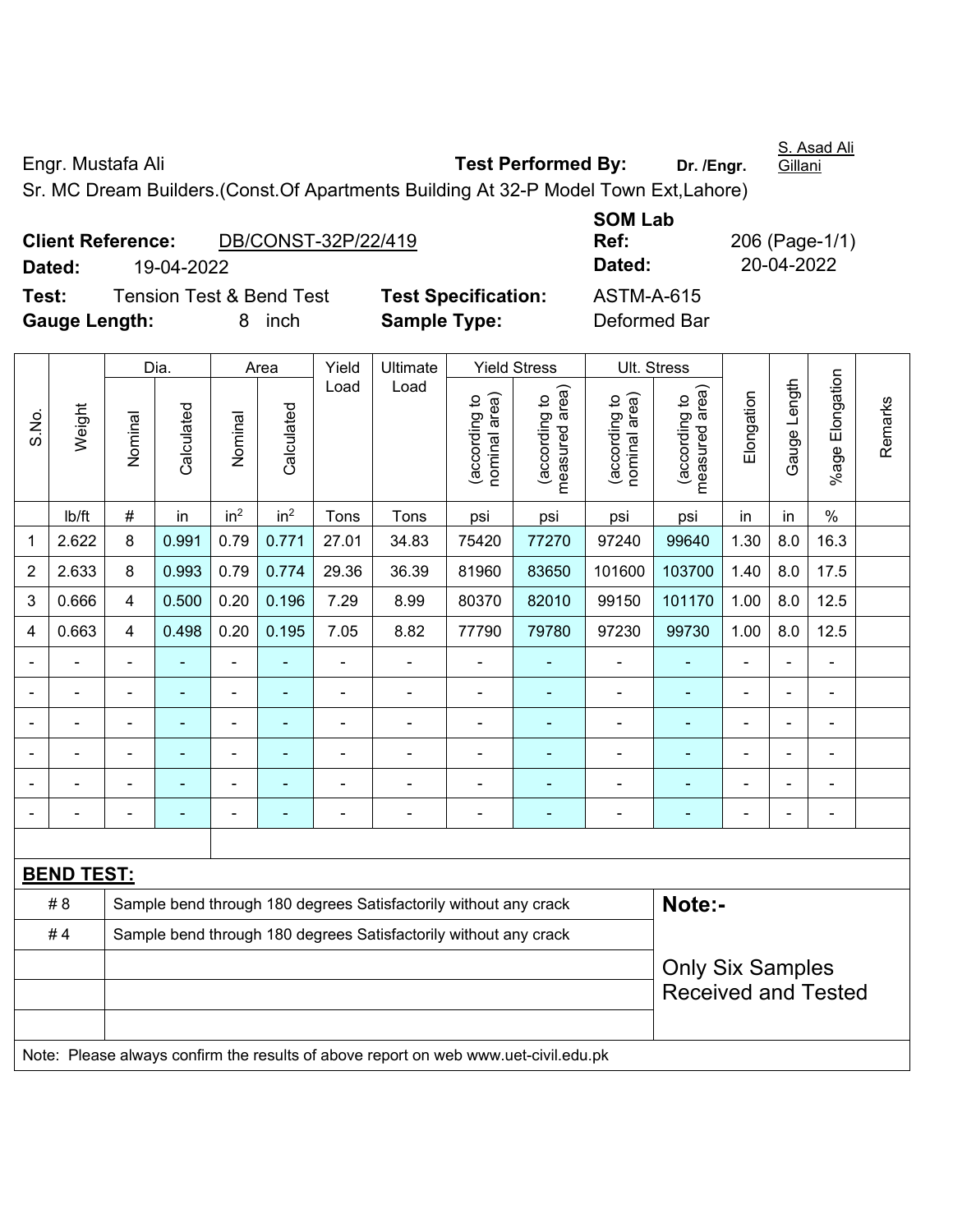Engr. Tajammal Farooq **Test Performed By: Dr. /Engr.** S Asad Ali Gillani RE (AZEA) QABP Skp.(Const. Of Multi Purpose Complex At Quaid-E-Azam Business Park On M-2)

**Client Reference:** RE/AZE/MPC-193

**Test:** Tension Test & Bend Test **Test Specification:** ASTM-A-615

**SOM Lab Ref:** 207 (Page-1/1) **Dated:** 22-02-2022 **Dated:** 20-04-2022

**Gauge Length:** 8 inch **Sample Type:** Deformed Bar (Faizan Steel)

|                |                   |         | Dia.           |                 | Area            | Yield          | Ultimate                                                                            |                                | <b>Yield Stress</b>             |                                | Ult. Stress                     |                |                          |                 |         |
|----------------|-------------------|---------|----------------|-----------------|-----------------|----------------|-------------------------------------------------------------------------------------|--------------------------------|---------------------------------|--------------------------------|---------------------------------|----------------|--------------------------|-----------------|---------|
| S.No.          | Weight            | Nominal | Calculated     | Nominal         | Calculated      | Load           | Load                                                                                | nominal area)<br>(according to | measured area)<br>(according to | nominal area)<br>(according to | (according to<br>measured area) | Elongation     | Gauge Length             | %age Elongation | Remarks |
|                | lb/ft             | #       | in             | in <sup>2</sup> | in <sup>2</sup> | Tons           | Tons                                                                                | psi                            | psi                             | psi                            | psi                             | in             | in                       | $\frac{0}{0}$   |         |
| 1              | 2.614             | 8       | 0.989          | 0.79            | 0.768           | 32.93          | 39.50                                                                               | 91920                          | 94550                           | 110280                         | 113430                          | 1.20           | 8.0                      | 15.0            |         |
| $\overline{2}$ | 2.586             | 8       | 0.984          | 0.79            | 0.760           | 28.41          | 35.98                                                                               | 79310                          | 82440                           | 100460                         | 104420                          | 1.10           | 8.0                      | 13.8            |         |
|                |                   |         |                | ä,              |                 | L.             |                                                                                     |                                |                                 |                                |                                 |                |                          | $\blacksquare$  |         |
|                |                   |         |                | $\blacksquare$  |                 |                |                                                                                     |                                |                                 |                                |                                 |                |                          |                 |         |
|                |                   |         | $\blacksquare$ | ÷,              |                 | $\blacksquare$ | $\blacksquare$                                                                      | ä,                             |                                 | $\blacksquare$                 | ۰                               | $\blacksquare$ | $\overline{\phantom{0}}$ | $\blacksquare$  |         |
|                |                   |         |                | ä,              | ۰               |                | $\blacksquare$                                                                      | L,                             |                                 | $\blacksquare$                 |                                 | $\blacksquare$ | Ē,                       | $\blacksquare$  |         |
|                | $\blacksquare$    |         | $\blacksquare$ | $\blacksquare$  | ÷               | ÷              | ÷                                                                                   | ä,                             | $\blacksquare$                  | $\blacksquare$                 | ÷                               | $\blacksquare$ | i.                       | $\blacksquare$  |         |
|                | $\blacksquare$    |         | $\blacksquare$ | ÷               |                 | ÷              | ÷                                                                                   | L,                             |                                 | $\blacksquare$                 | ۰                               |                |                          | $\blacksquare$  |         |
|                |                   |         | ÷              | Ē,              |                 |                |                                                                                     | L,                             |                                 |                                |                                 |                |                          | $\blacksquare$  |         |
|                |                   |         |                | ÷               |                 |                |                                                                                     |                                |                                 |                                |                                 |                |                          | $\blacksquare$  |         |
|                |                   |         |                |                 |                 |                |                                                                                     |                                |                                 |                                |                                 |                |                          |                 |         |
|                | <b>BEND TEST:</b> |         |                |                 |                 |                |                                                                                     |                                |                                 |                                |                                 |                |                          |                 |         |
|                | #8                |         |                |                 |                 |                | Sample bend through 180 degrees Satisfactorily without any crack                    |                                |                                 |                                | Note:-                          |                |                          |                 |         |
|                |                   |         |                |                 |                 |                |                                                                                     |                                |                                 |                                |                                 |                |                          |                 |         |
|                |                   |         |                |                 |                 |                |                                                                                     |                                |                                 |                                | <b>Only Three Samples</b>       |                |                          |                 |         |
|                |                   |         |                |                 |                 |                |                                                                                     |                                |                                 |                                | <b>Received and Tested</b>      |                |                          |                 |         |
|                |                   |         |                |                 |                 |                |                                                                                     |                                |                                 |                                |                                 |                |                          |                 |         |
|                |                   |         |                |                 |                 |                | Note: Please always confirm the results of above report on web www.uet-civil.edu.pk |                                |                                 |                                |                                 |                |                          |                 |         |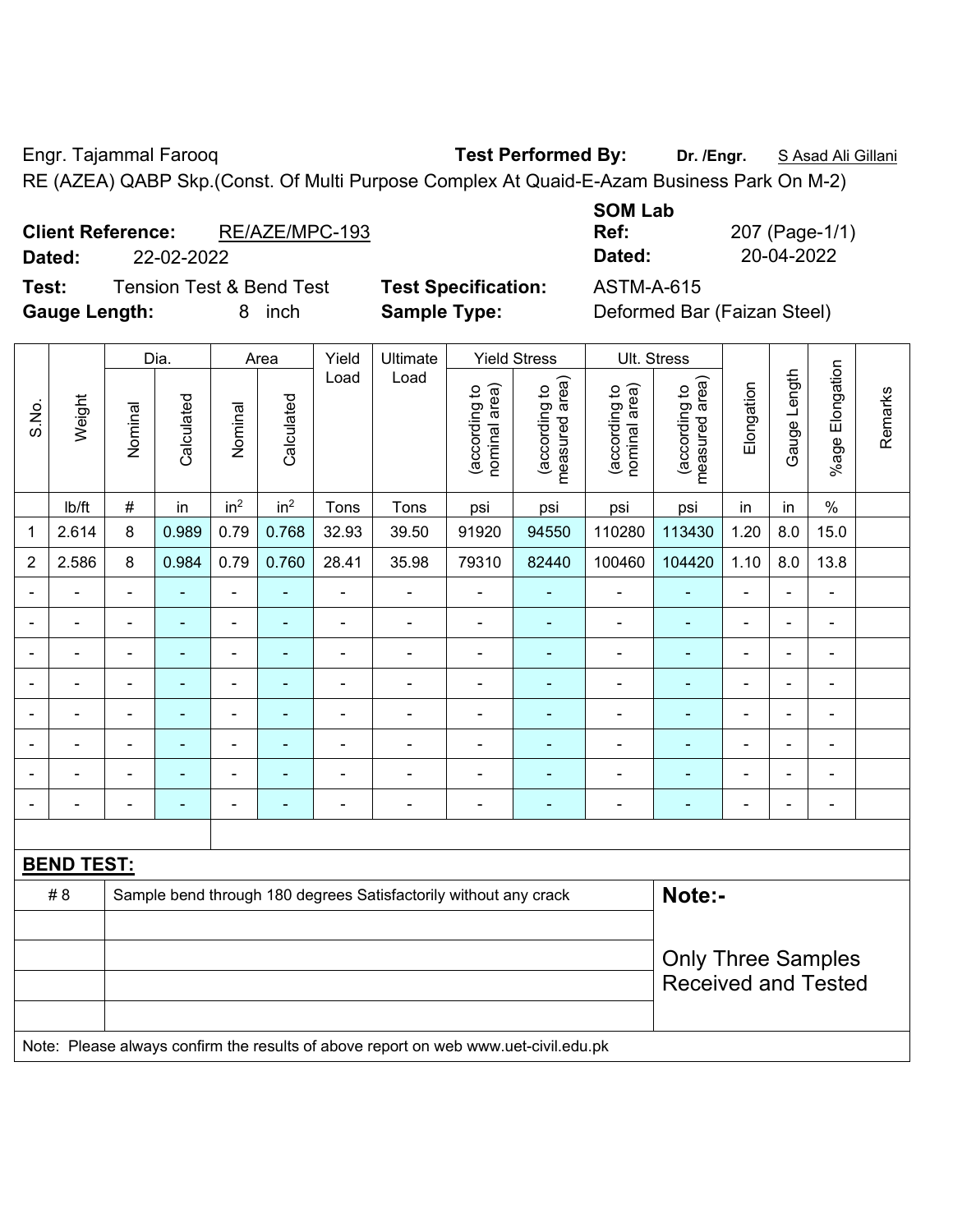Zahid Mughal **Test Performed By:** Dr. /Engr. **Asad Ali Gillani** Cahid Mughal

C/O M/S Amanah Noor Residence Wapda Town, Lahore.

| <b>Client Reference:</b> | Nil |
|--------------------------|-----|
|--------------------------|-----|

**Test:** Tension Test & Bend Test **Test Specification: Gauge Length:** 8 inch **Sample Type:** Deformed Bar

| <b>Client Reference:</b><br>Nil              |        |                            | <b>SOM Lab</b><br>Ref: | 208 (Page-1/1) |
|----------------------------------------------|--------|----------------------------|------------------------|----------------|
| 20-04-2022<br>Dated:                         |        |                            | Dated:                 | 20-04-2022     |
| Test:<br><b>Tension Test &amp; Bend Test</b> |        | <b>Test Specification:</b> | ASTM-A-615             |                |
| Gaugo Longth                                 | 8 inch | Sample Type:               | Deformed Bar           |                |

|                |                   |                         | Dia.           |                 | Area            | Yield          | Ultimate                                                                            |                                | <b>Yield Stress</b>                         |                                | Ult. Stress                                 |                |              |                       |         |
|----------------|-------------------|-------------------------|----------------|-----------------|-----------------|----------------|-------------------------------------------------------------------------------------|--------------------------------|---------------------------------------------|--------------------------------|---------------------------------------------|----------------|--------------|-----------------------|---------|
| S.No.          | Weight            | Nominal                 | Calculated     | Nominal         | Calculated      | Load           | Load                                                                                | nominal area)<br>(according to | (according to<br>measured area)<br>measured | (according to<br>nominal area) | (according to<br>measured area)<br>measured | Elongation     | Gauge Length | Elongation<br>$%$ age | Remarks |
|                | Ib/ft             | $\#$                    | in             | in <sup>2</sup> | in <sup>2</sup> | Tons           | Tons                                                                                | psi                            | psi                                         | psi                            | psi                                         | in             | in           | $\%$                  |         |
| $\mathbf{1}$   | 2.663             | 8                       | 0.998          | 0.79            | 0.783           | 23.98          | 33.69                                                                               | 66940                          | 67530                                       | 94050                          | 94900                                       | 1.50           | 8.0          | 18.8                  |         |
| $\overline{2}$ | 1.508             | 6                       | 0.751          | 0.44            | 0.443           | 14.24          | 19.54                                                                               | 71380                          | 70900                                       | 97950                          | 97290                                       | 1.20           | 8.0          | 15.0                  |         |
| 3              | 0.655             | $\overline{\mathbf{4}}$ | 0.494          | 0.20            | 0.192           | 6.98           | 9.12                                                                                | 77000                          | 80210                                       | 100610                         | 104800                                      | 1.00           | 8.0          | 12.5                  |         |
| $\blacksquare$ | ä,                | $\blacksquare$          | $\blacksquare$ | ÷,              | ٠               | $\frac{1}{2}$  | ÷,                                                                                  | $\blacksquare$                 | $\blacksquare$                              | $\overline{\phantom{a}}$       | $\blacksquare$                              | ä,             | L.           | $\blacksquare$        |         |
| $\blacksquare$ | $\blacksquare$    | $\blacksquare$          | ÷,             | $\overline{a}$  | ÷,              | ä,             | $\blacksquare$                                                                      | ä,                             | ä,                                          | $\blacksquare$                 | $\blacksquare$                              | $\blacksquare$ |              | $\blacksquare$        |         |
| ä,             | ä,                | $\blacksquare$          | ÷,             | $\blacksquare$  | Ξ               | ÷,             | ÷,                                                                                  | ÷,                             | ÷                                           | $\blacksquare$                 | ä,                                          | $\blacksquare$ |              | $\blacksquare$        |         |
|                |                   |                         |                |                 |                 |                |                                                                                     | $\overline{\phantom{a}}$       | $\blacksquare$                              | $\blacksquare$                 | ÷                                           |                |              | ä,                    |         |
| ۰              |                   |                         |                |                 | ۰               |                |                                                                                     |                                |                                             |                                | ÷                                           |                |              | ä,                    |         |
| ۰              |                   |                         |                | Ē,              | ۳               |                |                                                                                     |                                |                                             | ä,                             | ۰                                           |                |              | $\blacksquare$        |         |
| $\blacksquare$ |                   | $\blacksquare$          |                | ÷               | ۰               | $\blacksquare$ | $\blacksquare$                                                                      | $\blacksquare$                 | $\blacksquare$                              | $\blacksquare$                 | ÷                                           | $\blacksquare$ |              | Ē,                    |         |
|                |                   |                         |                |                 |                 |                |                                                                                     |                                |                                             |                                |                                             |                |              |                       |         |
|                | <b>BEND TEST:</b> |                         |                |                 |                 |                |                                                                                     |                                |                                             |                                |                                             |                |              |                       |         |
|                | #8                |                         |                |                 |                 |                | Sample bend through 180 degrees Satisfactorily without any crack                    |                                |                                             |                                | Note:-                                      |                |              |                       |         |
|                | #6                |                         |                |                 |                 |                | Sample bend through 180 degrees Satisfactorily without any crack                    |                                |                                             |                                |                                             |                |              |                       |         |
|                | #4                |                         |                |                 |                 |                | Sample bend through 180 degrees Satisfactorily without any crack                    |                                |                                             |                                | <b>Only Six Samples</b>                     |                |              |                       |         |
|                |                   |                         |                |                 |                 |                |                                                                                     |                                |                                             |                                | <b>Received and Tested</b>                  |                |              |                       |         |
|                |                   |                         |                |                 |                 |                |                                                                                     |                                |                                             |                                |                                             |                |              |                       |         |
|                |                   |                         |                |                 |                 |                | Note: Please always confirm the results of above report on web www.uet-civil.edu.pk |                                |                                             |                                |                                             |                |              |                       |         |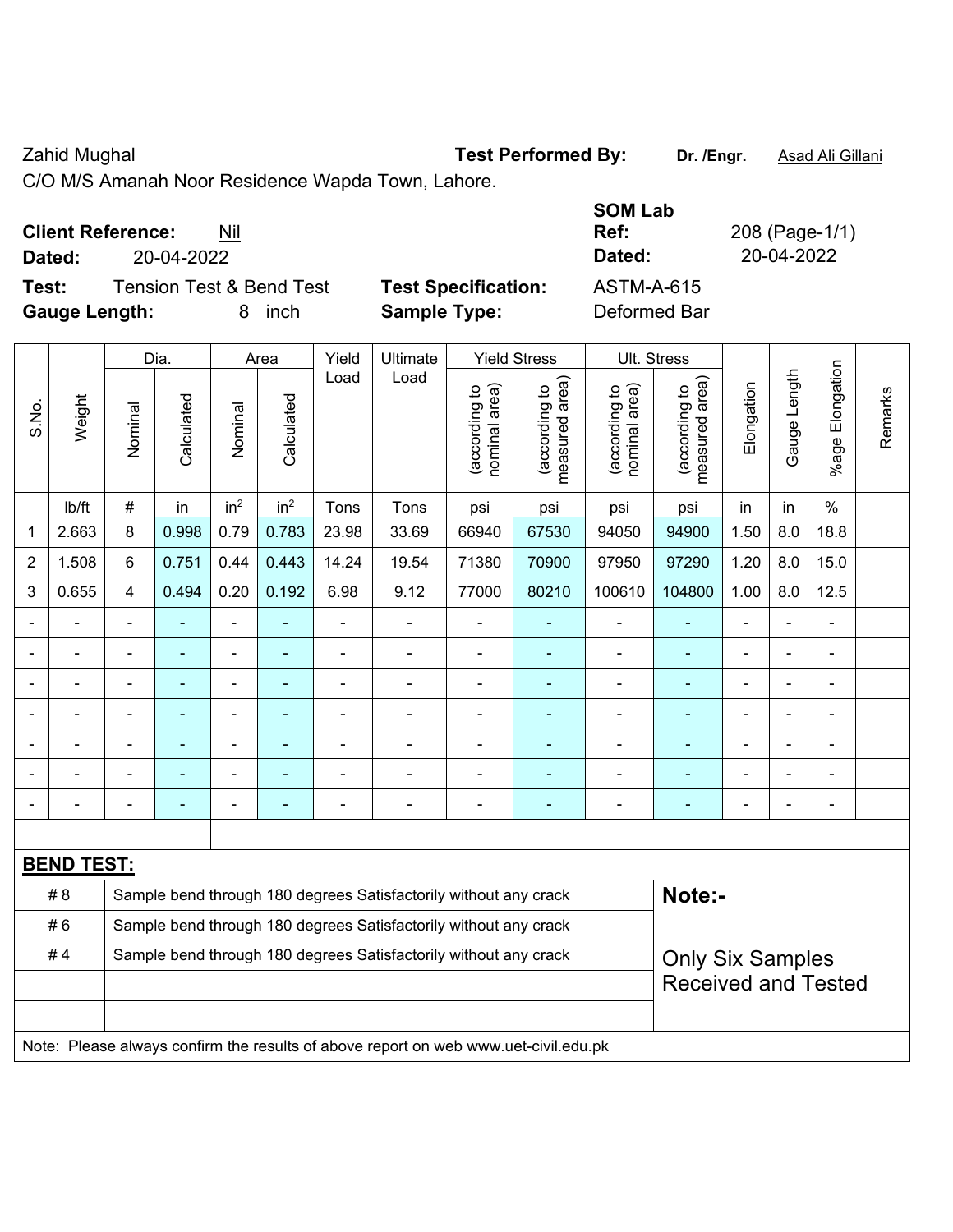Talha Khalid Khan **Test Performed By: Dr. /Engr.** Asad Ali Gillani

A/XEN E&M GE Rafiqui.(Estb.Of Avionics "I" Level Test Setup For JF-17 Aircraft At PAF B Rafiqui)

| <b>Client Reference:</b><br>6547/64/E-6<br>19-04-2022<br>Dated: |                            | <b>SOM Lab</b><br>Ref:<br>Dated: | 209 (Page-1/1)<br>20-04-2022 |
|-----------------------------------------------------------------|----------------------------|----------------------------------|------------------------------|
| <b>Tension Test &amp; Bend Test</b><br>Test:                    | <b>Test Specification:</b> | <b>ASTM-A-615</b>                |                              |
| <b>Gauge Length:</b><br>inch                                    | <b>Sample Type:</b>        | Deformed Bar                     |                              |

|                |                                                                                     |         | Dia.                                                             |                 | Area            | Yield | Ultimate                                                         |                                | <b>Yield Stress</b>             | Ult. Stress                    |                                 |            |                |                 |         |
|----------------|-------------------------------------------------------------------------------------|---------|------------------------------------------------------------------|-----------------|-----------------|-------|------------------------------------------------------------------|--------------------------------|---------------------------------|--------------------------------|---------------------------------|------------|----------------|-----------------|---------|
| S.No.          | Weight                                                                              | Nominal | Calculated                                                       | Nominal         | Calculated      | Load  | Load                                                             | nominal area)<br>(according to | (according to<br>measured area) | nominal area)<br>(according to | (according to<br>measured area) | Elongation | Gauge Length   | %age Elongation | Remarks |
|                | Ib/ft                                                                               | #       | in                                                               | in <sup>2</sup> | in <sup>2</sup> | Tons  | Tons                                                             | psi                            | psi                             | psi                            | psi                             | in         | in             | $\%$            |         |
| $\mathbf 1$    | 2.637                                                                               | 8       | 0.993                                                            | 0.79            | 0.775           | 25.84 | 33.18                                                            | 72140                          | 73540                           | 92630                          | 94420                           | 1.20       | 8.0            | 15.0            |         |
| $\overline{2}$ | 2.641                                                                               | 8       | 0.994                                                            | 0.79            | 0.776           | 26.10 | 33.51                                                            | 72850                          | 74170                           | 93540                          | 95230                           | 1.40       | 8.0            | 17.5            |         |
| 3              | 1.505                                                                               | 6       | 0.750                                                            | 0.44            | 0.442           | 17.09 | 20.74                                                            | 85690                          | 85300                           | 103980                         | 103510                          | 1.10       | 8.0            | 13.8            |         |
| 4              | 1.509                                                                               | 6       | 0.751                                                            | 0.44            | 0.443           | 17.04 | 20.61                                                            | 85430                          | 84850                           | 103310                         | 102620                          | 1.10       | 8.0            | 13.8            |         |
| 5              | 1.042                                                                               | 5       | 0.624                                                            | 0.31            | 0.306           | 10.67 | 13.32                                                            | 75930                          | 76920                           | 94790                          | 96030                           | 1.30       | 8.0            | 16.3            |         |
| 6              | 1.037                                                                               | 5       | 0.623                                                            | 0.31            | 0.305           | 11.06 | 13.46                                                            | 78690                          | 79980                           | 95730                          | 97300                           | 1.20       | 8.0            | 15.0            |         |
| $\overline{7}$ | 0.668                                                                               | 4       | 0.500                                                            | 0.20            | 0.196           | 7.49  | 9.09                                                             | 82620                          | 84310                           | 100270                         | 102320                          | 1.00       | 8.0            | 12.5            |         |
| 8              | 0.667                                                                               | 4       | 0.500                                                            | 0.20            | 0.196           | 7.82  | 9.48                                                             | 86220                          | 87980                           | 104540                         | 106670                          | 1.00       | 8.0            | 12.5            |         |
|                |                                                                                     |         |                                                                  |                 |                 |       |                                                                  | L,                             |                                 |                                |                                 |            |                | ÷               |         |
| $\blacksquare$ | ÷                                                                                   |         | ÷                                                                | ÷,              |                 |       | ÷                                                                | $\overline{\phantom{a}}$       | $\blacksquare$                  | $\blacksquare$                 | ÷                               | Ē,         | $\blacksquare$ | ÷,              |         |
|                |                                                                                     |         |                                                                  |                 |                 |       |                                                                  |                                |                                 |                                |                                 |            |                |                 |         |
|                | <b>BEND TEST:</b>                                                                   |         |                                                                  |                 |                 |       |                                                                  |                                |                                 |                                |                                 |            |                |                 |         |
|                | #8                                                                                  |         |                                                                  |                 |                 |       | Sample bend through 180 degrees Satisfactorily without any crack |                                |                                 |                                | Note:-                          |            |                |                 |         |
|                | #6                                                                                  |         | Sample bend through 180 degrees Satisfactorily without any crack |                 |                 |       |                                                                  |                                |                                 |                                |                                 |            |                |                 |         |
|                | #5                                                                                  |         |                                                                  |                 |                 |       | Sample bend through 180 degrees Satisfactorily without any crack |                                |                                 |                                | <b>Only Twelve Samples</b>      |            |                |                 |         |
|                | #4                                                                                  |         |                                                                  |                 |                 |       | Sample bend through 180 degrees Satisfactorily without any crack |                                |                                 |                                | <b>Received and Tested</b>      |            |                |                 |         |
|                |                                                                                     |         |                                                                  |                 |                 |       |                                                                  |                                |                                 |                                |                                 |            |                |                 |         |
|                | Note: Please always confirm the results of above report on web www.uet-civil.edu.pk |         |                                                                  |                 |                 |       |                                                                  |                                |                                 |                                |                                 |            |                |                 |         |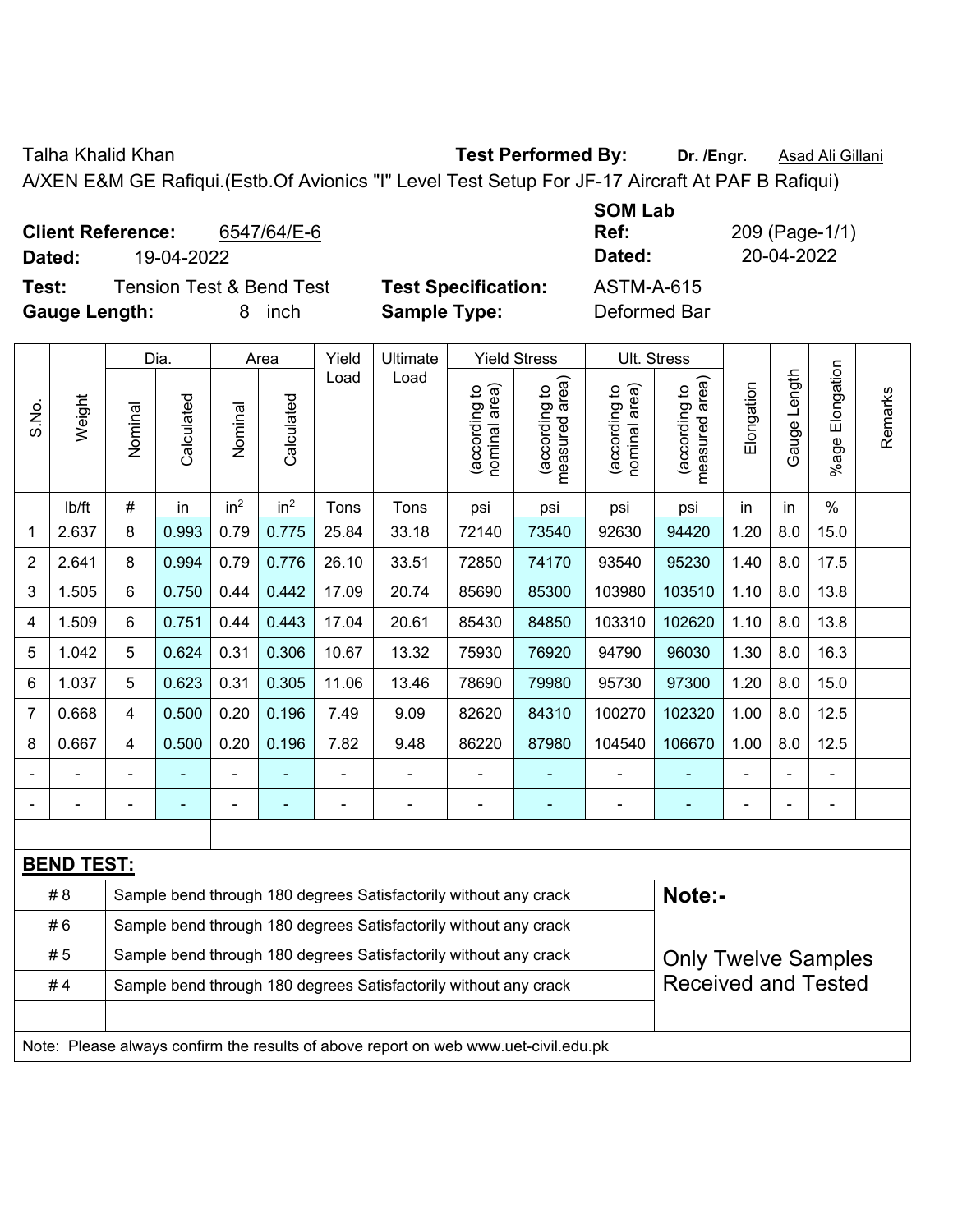Talha Khalid Khan **Test Performed By: Dr. /Engr.** Waseem Abbas

A/XEN E&M GE Rafiqui.(Ext. Of No.14 MR Sqn HQ Building At PAF Base Rafiqui)

| <b>Client Reference:</b><br>6529/45/E-6<br>19-04-2022<br>Dated: |                            | <b>SOM Lab</b><br>Ref:<br>Dated: | 210 (Page-1/1)<br>20-04-2022 |
|-----------------------------------------------------------------|----------------------------|----------------------------------|------------------------------|
| <b>Tension Test &amp; Bend Test</b><br>Test:                    | <b>Test Specification:</b> | <b>ASTM-A-615</b>                |                              |
| <b>Gauge Length:</b><br>inch                                    | <b>Sample Type:</b>        | Deformed Bar                     |                              |

|       |                   |                | Dia.                                                             |                 | Area            | Yield          | Ultimate                                                                            |                                | <b>Yield Stress</b>             |                                | Ult. Stress                                 |                |              |                              |         |
|-------|-------------------|----------------|------------------------------------------------------------------|-----------------|-----------------|----------------|-------------------------------------------------------------------------------------|--------------------------------|---------------------------------|--------------------------------|---------------------------------------------|----------------|--------------|------------------------------|---------|
| S.No. | Weight            | Nominal        | Calculated                                                       | Nominal         | Calculated      | Load           | Load                                                                                | nominal area)<br>(according to | (according to<br>measured area) | nominal area)<br>(according to | (according to<br>neasured area)<br>measured | Elongation     | Gauge Length | Elongation<br>$%$ age        | Remarks |
|       | lb/ft             | #              | in                                                               | in <sup>2</sup> | in <sup>2</sup> | Tons           | Tons                                                                                | psi                            | psi                             | psi                            | psi                                         | in             | in           | $\%$                         |         |
| 1     | 2.634             | 8              | 0.993                                                            | 0.79            | 0.774           | 26.40          | 33.79                                                                               | 73710                          | 75230                           | 94340                          | 96290                                       | 1.60           | 8.0          | 20.0                         |         |
| 2     | 2.639             | 8              | 0.994                                                            | 0.79            | 0.776           | 26.47          | 33.76                                                                               | 73910                          | 75240                           | 94250                          | 95950                                       | 1.40           | 8.0          | 17.5                         |         |
| 3     | 1.505             | 6              | 0.750                                                            | 0.44            | 0.442           | 16.18          | 20.08                                                                               | 81090                          | 80720                           | 100660                         | 100200                                      | 1.20           | 8.0          | 15.0                         |         |
| 4     | 1.511             | 6              | 0.752                                                            | 0.44            | 0.444           | 16.13          | 19.98                                                                               | 80830                          | 80110                           | 100150                         | 99250                                       | 1.10           | 8.0          | 13.8                         |         |
| 5     | 0.664             | $\overline{4}$ | 0.498                                                            | 0.20            | 0.195           | 7.34           | 9.38                                                                                | 80940                          | 83010                           | 103420                         | 106070                                      | 0.90           | 8.0          | 11.3                         |         |
| 6     | 0.663             | $\overline{4}$ | 0.498                                                            | 0.20            | 0.195           | 7.24           | 9.28                                                                                | 79810                          | 81860                           | 102290                         | 104920                                      | 1.00           | 8.0          | 12.5                         |         |
|       |                   |                |                                                                  | $\blacksquare$  |                 |                | ä,                                                                                  | ä,                             |                                 |                                |                                             |                |              |                              |         |
|       |                   |                | ۰                                                                | ۰               |                 |                | $\blacksquare$                                                                      | $\blacksquare$                 | ۰                               | $\blacksquare$                 | $\overline{\phantom{0}}$                    |                |              | $\blacksquare$               |         |
|       |                   |                | ۰                                                                | ۰               |                 |                | $\blacksquare$                                                                      |                                |                                 | $\blacksquare$                 | $\blacksquare$                              | $\blacksquare$ |              | ä,                           |         |
|       |                   | $\blacksquare$ | ä,                                                               | ÷               | ۰               | $\blacksquare$ | ÷                                                                                   | $\blacksquare$                 | ÷                               | $\overline{\phantom{a}}$       | $\blacksquare$                              | $\blacksquare$ |              | $\qquad \qquad \blacksquare$ |         |
|       |                   |                |                                                                  |                 |                 |                |                                                                                     |                                |                                 |                                |                                             |                |              |                              |         |
|       | <b>BEND TEST:</b> |                |                                                                  |                 |                 |                |                                                                                     |                                |                                 |                                |                                             |                |              |                              |         |
|       | # 8               |                |                                                                  |                 |                 |                | Sample bend through 180 degrees Satisfactorily without any crack                    |                                |                                 |                                | Note:-                                      |                |              |                              |         |
|       | #6                |                | Sample bend through 180 degrees Satisfactorily without any crack |                 |                 |                |                                                                                     |                                |                                 |                                |                                             |                |              |                              |         |
|       | #4                |                |                                                                  |                 |                 |                | Sample bend through 180 degrees Satisfactorily without any crack                    |                                |                                 |                                | <b>Only Nine Samples</b>                    |                |              |                              |         |
|       |                   |                |                                                                  |                 |                 |                |                                                                                     |                                |                                 |                                | <b>Received and Tested</b>                  |                |              |                              |         |
|       |                   |                |                                                                  |                 |                 |                |                                                                                     |                                |                                 |                                |                                             |                |              |                              |         |
|       |                   |                |                                                                  |                 |                 |                | Note: Please always confirm the results of above report on web www.uet-civil.edu.pk |                                |                                 |                                |                                             |                |              |                              |         |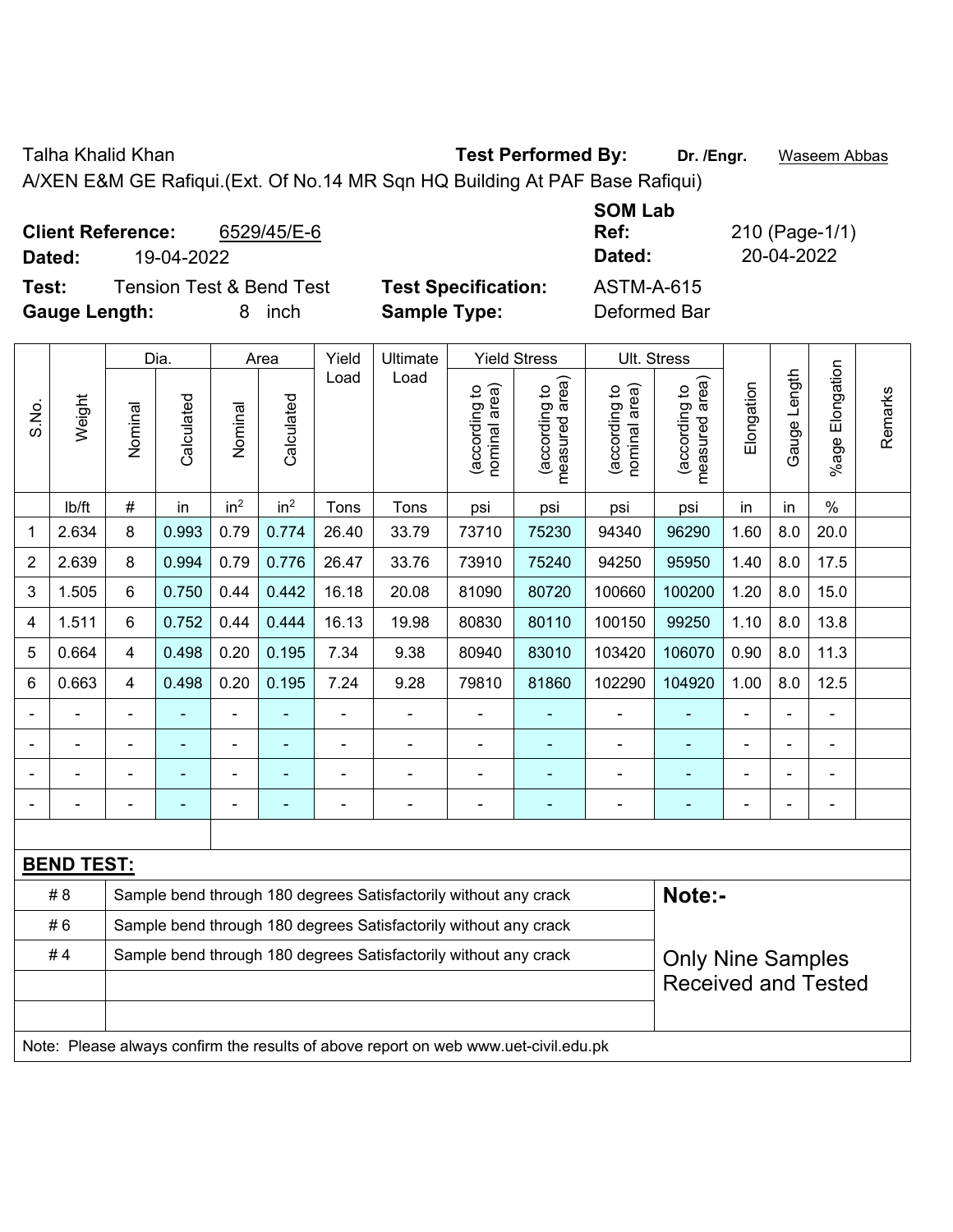Innovative ® Construction **Company Company Test Performed By:** Dr. /Engr. **Asad Ali Gillani** Lahore.(Project "Friday Foods Faisalabad")

**Client Reference:** ICL/NF/FFF/01/02 **Dated:** 20-04-2022 **Dated:** 20-04-2022 **Test:** Tension Test & Bend Test **Test Specification:** ASTM-A-615

**Gauge Length:** 8 inch **Sample Type:** Deformed Bar

|                |                   | Dia.                                                                                |                |                          | Area            | Yield          | Ultimate                                                         |                                | <b>Yield Stress</b>             | <b>Ult. Stress</b>             |                                 |                |                |                              |         |
|----------------|-------------------|-------------------------------------------------------------------------------------|----------------|--------------------------|-----------------|----------------|------------------------------------------------------------------|--------------------------------|---------------------------------|--------------------------------|---------------------------------|----------------|----------------|------------------------------|---------|
| S.No.          | Weight            | Nominal                                                                             | Calculated     | Nominal                  | Calculated      | Load           | Load                                                             | (according to<br>nominal area) | (according to<br>measured area) | (according to<br>nominal area) | (according to<br>measured area) | Elongation     | Gauge Length   | Elongation<br>$%$ age        | Remarks |
|                | lb/ft             | #                                                                                   | in             | in <sup>2</sup>          | in <sup>2</sup> | Tons           | Tons                                                             | psi                            | psi                             | psi                            | psi                             | in             | in             | $\%$                         |         |
| 1              | 2.623             | 8                                                                                   | 0.991          | 0.79                     | 0.771           | 23.21          | 32.33                                                            | 64800                          | 66400                           | 90270                          | 92490                           | 1.10           | 8.0            | 13.8                         |         |
| $\overline{2}$ | 2.597             | 8                                                                                   | 0.986          | 0.79                     | 0.763           | 22.75          | 33.94                                                            | 63520                          | 65770                           | 94770                          | 98120                           | 1.10           | 8.0            | 13.8                         |         |
| 3              | 0.666             | 4                                                                                   | 0.500          | 0.20                     | 0.196           | 7.67           | 9.38                                                             | 84530                          | 86260                           | 103420                         | 105530                          | 1.10           | 8.0            | 13.8                         |         |
| 4              | 0.666             | 4                                                                                   | 0.500          | 0.20                     | 0.196           | 7.65           | 9.35                                                             | 84310                          | 86030                           | 103080                         | 105180                          | 1.00           | 8.0            | 12.5                         |         |
| $\blacksquare$ |                   | ۰                                                                                   |                | $\blacksquare$           |                 | ä,             | $\overline{\phantom{a}}$                                         | $\blacksquare$                 | $\blacksquare$                  | $\blacksquare$                 | $\blacksquare$                  | $\blacksquare$ | $\blacksquare$ | $\qquad \qquad \blacksquare$ |         |
|                |                   | ÷                                                                                   | $\blacksquare$ | $\blacksquare$           | $\blacksquare$  | L,             | $\blacksquare$                                                   | ۰                              | ä,                              | $\blacksquare$                 | $\blacksquare$                  | $\blacksquare$ |                | $\overline{\phantom{a}}$     |         |
|                |                   | ÷                                                                                   | $\blacksquare$ | $\overline{\phantom{a}}$ | $\blacksquare$  | $\overline{a}$ | $\overline{a}$                                                   | ۰                              | ä,                              | $\blacksquare$                 | ÷,                              | $\blacksquare$ |                | $\blacksquare$               |         |
|                |                   | ۰                                                                                   |                | ۰                        | ٠               | ä,             | L,                                                               | ۰                              | ۰                               | $\blacksquare$                 | ÷                               | $\blacksquare$ |                | $\overline{\phantom{a}}$     |         |
|                |                   |                                                                                     |                |                          |                 |                |                                                                  | $\blacksquare$                 | $\overline{a}$                  |                                | $\blacksquare$                  |                |                | $\blacksquare$               |         |
|                |                   |                                                                                     |                |                          |                 |                |                                                                  |                                |                                 |                                |                                 |                |                | ä,                           |         |
|                |                   |                                                                                     |                |                          |                 |                |                                                                  |                                |                                 |                                |                                 |                |                |                              |         |
|                | <b>BEND TEST:</b> |                                                                                     |                |                          |                 |                |                                                                  |                                |                                 |                                |                                 |                |                |                              |         |
|                | # 8               |                                                                                     |                |                          |                 |                | Sample bend through 180 degrees Satisfactorily without any crack |                                |                                 |                                | Note:-                          |                |                |                              |         |
|                | #4                |                                                                                     |                |                          |                 |                | Sample bend through 180 degrees Satisfactorily without any crack |                                |                                 |                                |                                 |                |                |                              |         |
|                |                   |                                                                                     |                |                          |                 |                |                                                                  |                                |                                 |                                | <b>Only Six Samples</b>         |                |                |                              |         |
|                |                   |                                                                                     |                |                          |                 |                |                                                                  |                                |                                 |                                | <b>Received and Tested</b>      |                |                |                              |         |
|                |                   |                                                                                     |                |                          |                 |                |                                                                  |                                |                                 |                                |                                 |                |                |                              |         |
|                |                   | Note: Please always confirm the results of above report on web www.uet-civil.edu.pk |                |                          |                 |                |                                                                  |                                |                                 |                                |                                 |                |                |                              |         |

**SOM Lab** 

**Ref:** 211 (Page-1/1)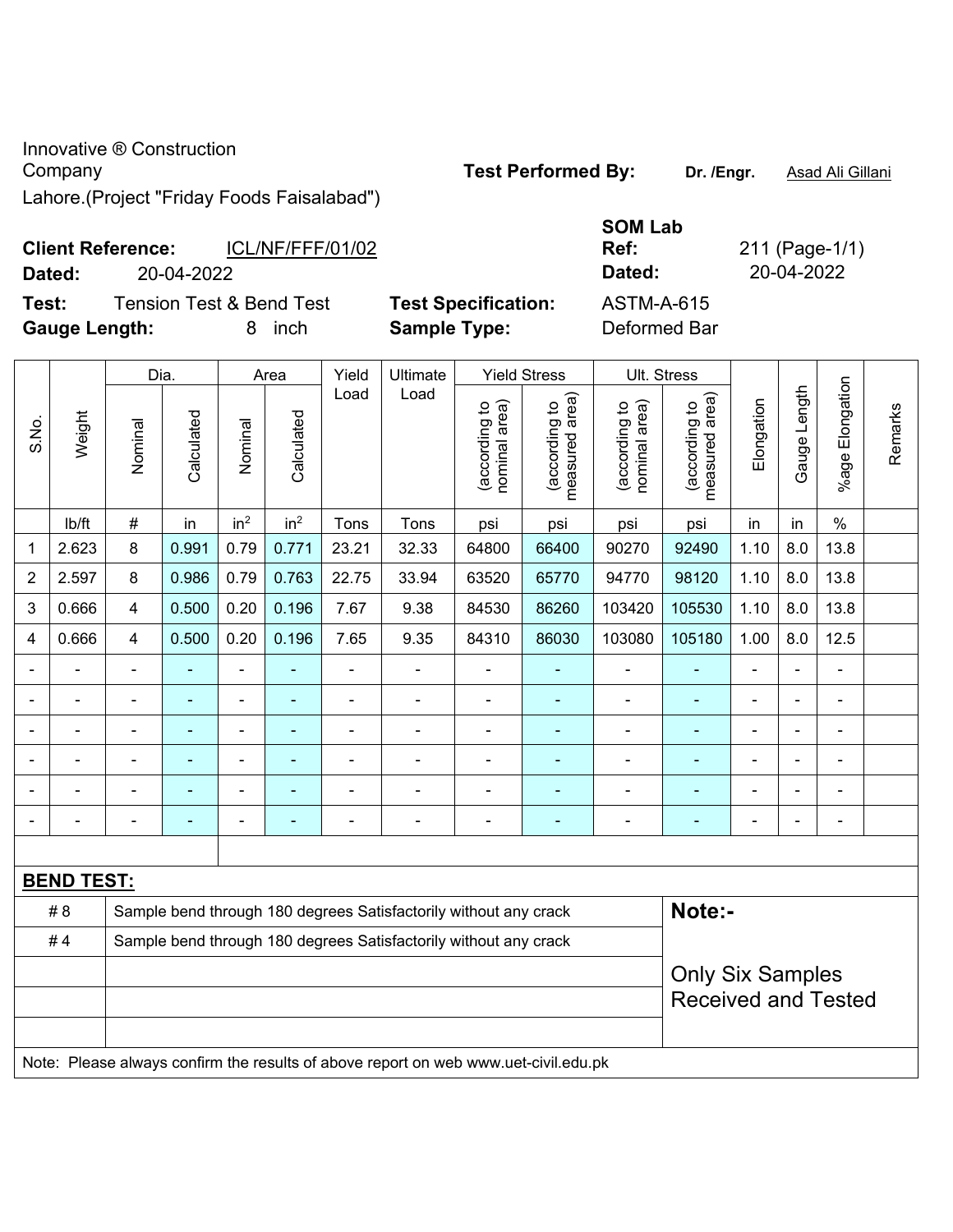Muhammad Usama **Test Performed By: Dr. /Engr.** Asad Ali Gillani RE Nespak.(Const Of Boys,Girls & Bachelor Faculty Hostel at New Campus Of Ghazi Uni,D G Khan)

|     | <b>Client Reference:</b> | 4026/325/MU/Misc/20 |
|-----|--------------------------|---------------------|
| - - | 10.01000                 |                     |

**Test:** Tension Test & Bend Test **Test Specification:** ASTM-A-615

**SOM Lab Ref:** 212 (Page-1/1)

|                |                   |                | Dia.                   |                          | Area            | Yield          | Ultimate                                                                            |                                | <b>Yield Stress</b>             |                                | Ult. Stress                     |                |                |                              |         |
|----------------|-------------------|----------------|------------------------|--------------------------|-----------------|----------------|-------------------------------------------------------------------------------------|--------------------------------|---------------------------------|--------------------------------|---------------------------------|----------------|----------------|------------------------------|---------|
| S.No.          | Weight            | Nominal        | Calculated             | Nominal                  | Calculated      | Load           | Load                                                                                | nominal area)<br>(according to | (according to<br>measured area) | (according to<br>nominal area) | (according to<br>measured area) | Elongation     | Gauge Length   | %age Elongation              | Remarks |
|                | Ib/ft             | $\#$           | in                     | in <sup>2</sup>          | in <sup>2</sup> | Tons           | Tons                                                                                | psi                            | psi                             | psi                            | psi                             | in             | in             | $\%$                         |         |
| $\mathbf{1}$   | 1.477             | $6\phantom{a}$ | 0.743                  | 0.44                     | 0.434           | 15.67          | 21.36                                                                               | 78530                          | 79620                           | 107040                         | 108520                          | 1.30           | 8.0            | 16.3                         |         |
| $\overline{2}$ | 1.476             | 6              | 0.743                  | 0.44                     | 0.434           | 15.60          | 21.48                                                                               | 78180                          | 79260                           | 107660                         | 109150                          | 1.20           | 8.0            | 15.0                         |         |
|                |                   |                |                        | ÷,                       |                 |                | L,                                                                                  | $\blacksquare$                 |                                 | ä,                             | ÷,                              | $\overline{a}$ |                | $\blacksquare$               |         |
|                | ÷                 | ä,             | ä,                     | $\overline{\phantom{a}}$ | ۰               | $\blacksquare$ | ÷                                                                                   | $\overline{\phantom{a}}$       | ۰                               | $\blacksquare$                 | $\overline{\phantom{0}}$        | $\blacksquare$ | $\blacksquare$ | $\overline{\phantom{a}}$     |         |
|                | $\blacksquare$    | $\blacksquare$ | ٠                      | $\overline{\phantom{0}}$ | ۰               | $\blacksquare$ | $\overline{\phantom{a}}$                                                            | $\blacksquare$                 | ۰                               | $\overline{\phantom{a}}$       | $\blacksquare$                  | $\blacksquare$ | $\blacksquare$ | $\qquad \qquad \blacksquare$ |         |
|                | $\blacksquare$    | $\blacksquare$ | ÷                      | $\overline{\phantom{0}}$ | ۰               | $\blacksquare$ | ä,                                                                                  | $\blacksquare$                 |                                 | $\blacksquare$                 | $\blacksquare$                  | $\blacksquare$ | $\blacksquare$ | $\blacksquare$               |         |
|                | ÷                 | $\blacksquare$ | ÷,                     | $\blacksquare$           | ۰               | $\blacksquare$ | ÷                                                                                   | $\blacksquare$                 | ۰                               | $\blacksquare$                 | $\blacksquare$                  | ä,             | $\blacksquare$ | ÷,                           |         |
|                |                   |                | $\blacksquare$         | $\blacksquare$           |                 |                | $\blacksquare$                                                                      | ä,                             |                                 | $\blacksquare$                 | $\blacksquare$                  | $\blacksquare$ |                | $\blacksquare$               |         |
|                |                   |                |                        | $\blacksquare$           |                 |                | $\blacksquare$                                                                      | $\blacksquare$                 |                                 | ÷,                             |                                 |                |                |                              |         |
| $\blacksquare$ | ÷                 | $\blacksquare$ | ä,                     | ۰                        | ÷               | $\blacksquare$ | ÷                                                                                   | -                              | ÷                               | $\blacksquare$                 | $\blacksquare$                  | $\blacksquare$ | $\blacksquare$ | $\qquad \qquad \blacksquare$ |         |
|                |                   |                |                        |                          |                 |                |                                                                                     |                                |                                 |                                |                                 |                |                |                              |         |
|                | <b>BEND TEST:</b> |                |                        |                          |                 |                |                                                                                     |                                |                                 |                                |                                 |                |                |                              |         |
|                | --                |                | No Bend test performed |                          |                 |                |                                                                                     |                                |                                 |                                | Note:-                          |                |                |                              |         |
|                |                   |                |                        |                          |                 |                |                                                                                     |                                |                                 |                                |                                 |                |                |                              |         |
|                |                   |                |                        |                          |                 |                |                                                                                     |                                |                                 |                                | <b>Only Two Samples</b>         |                |                |                              |         |
|                |                   |                |                        |                          |                 |                |                                                                                     |                                |                                 |                                | <b>Received and Tested</b>      |                |                |                              |         |
|                |                   |                |                        |                          |                 |                |                                                                                     |                                |                                 |                                |                                 |                |                |                              |         |
|                |                   |                |                        |                          |                 |                | Note: Please always confirm the results of above report on web www.uet-civil.edu.pk |                                |                                 |                                |                                 |                |                |                              |         |

**Dated:** 19-04-2022 **Dated:** 20-04-2022

**Gauge Length:** 8 inch **Sample Type:** Deformed Bar (SJ Steel)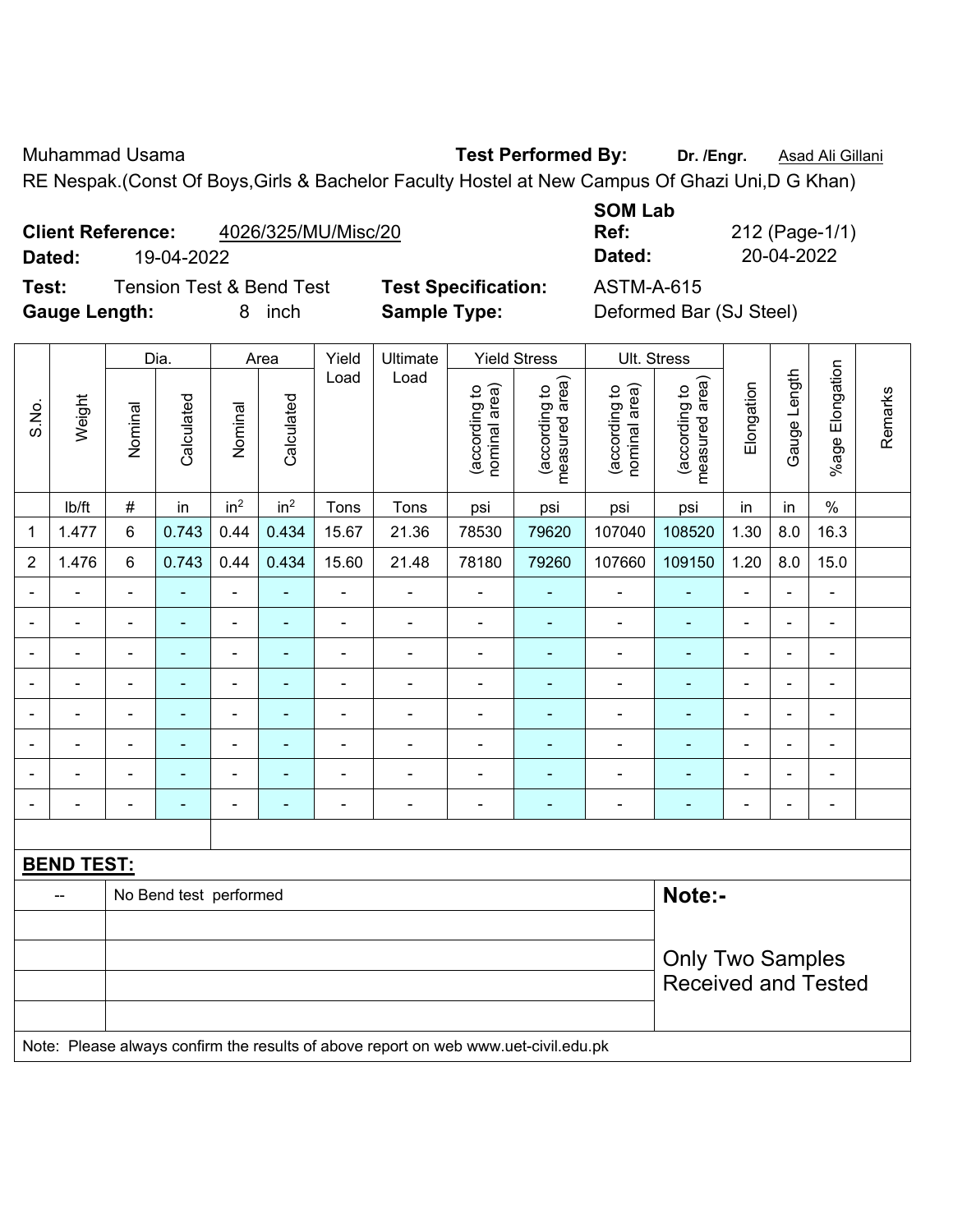Sub Divisional officer, **Test Performed By:** Dr. /Engr. **Asad Ali Gillani** Associated By: Dr. /Engr. **Asad Ali Gillani** 

BSD No.10 Lhr.(Residence.Accomo For Police Officer BS-18-19=02 Nos & BS-20 & Above= 03Nos)

|        | <b>Client Reference:</b><br>1288/10th |                            | Ref:       | 213 (Page-1/ |
|--------|---------------------------------------|----------------------------|------------|--------------|
| Dated: | 19-02-2022                            |                            | Dated:     | 20-04-2022   |
| Test:  | <b>Tension Test &amp; Bend Test</b>   | <b>Test Specification:</b> | ASTM-A-615 |              |

**Test Specification:** ASTM-A-615

**SOM Lab Ref:** 213 (Page-1/1)

**Gauge Length:** 8 inch **Sample Type:** Deformed Bar

|       |                   | Dia.<br>Area                                                     |            |                 | Yield           | Ultimate       |                                                                                     | <b>Yield Stress</b>            |                                             | Ult. Stress                    |                                 |                |              |                       |         |
|-------|-------------------|------------------------------------------------------------------|------------|-----------------|-----------------|----------------|-------------------------------------------------------------------------------------|--------------------------------|---------------------------------------------|--------------------------------|---------------------------------|----------------|--------------|-----------------------|---------|
| S.No. | Weight            | Nominal                                                          | Calculated | Nominal         | Calculated      | Load           | Load                                                                                | nominal area)<br>(according to | (according to<br>neasured area)<br>measured | nominal area)<br>(according to | (according to<br>measured area) | Elongation     | Gauge Length | Elongation<br>$%$ age | Remarks |
|       | lb/ft             | $\#$                                                             | in         | in <sup>2</sup> | in <sup>2</sup> | Tons           | Tons                                                                                | psi                            | psi                                         | psi                            | psi                             | in             | in           | $\%$                  |         |
| 1     | 2.590             | 8                                                                | 0.984      | 0.79            | 0.761           | 23.19          | 32.33                                                                               | 64740                          | 67210                                       | 90270                          | 93710                           | 1.60           | 8.0          | 20.0                  |         |
| 2     | 2.576             | 8                                                                | 0.982      | 0.79            | 0.757           | 22.75          | 33.94                                                                               | 63520                          | 66290                                       | 94770                          | 98900                           | 1.50           | 8.0          | 18.8                  |         |
| 3     | 1.506             | 6                                                                | 0.751      | 0.44            | 0.443           | 14.60          | 20.36                                                                               | 73170                          | 72670                                       | 102040                         | 101350                          | 1.10           | 8.0          | 13.8                  |         |
| 4     | 1.489             | 6                                                                | 0.747      | 0.44            | 0.438           | 15.57          | 19.75                                                                               | 78020                          | 78380                                       | 98970                          | 99420                           | 1.20           | 8.0          | 15.0                  |         |
| 5     | 0.661             | 4                                                                | 0.497      | 0.20            | 0.194           | 6.44           | 8.79                                                                                | 71040                          | 73240                                       | 96900                          | 99890                           | 1.30           | 8.0          | 16.3                  |         |
| 6     | 0.668             | 4                                                                | 0.500      | 0.20            | 0.196           | 6.42           | 8.89                                                                                | 70820                          | 72270                                       | 98020                          | 100020                          | 1.30           | 8.0          | 16.3                  |         |
|       |                   |                                                                  |            |                 |                 |                | $\overline{\phantom{0}}$                                                            |                                |                                             |                                |                                 |                |              |                       |         |
|       |                   |                                                                  |            | $\blacksquare$  |                 | $\blacksquare$ | $\blacksquare$                                                                      | $\blacksquare$                 |                                             | $\blacksquare$                 |                                 |                |              |                       |         |
|       |                   |                                                                  |            | $\blacksquare$  |                 | L              | $\blacksquare$                                                                      |                                |                                             | $\blacksquare$                 |                                 | $\blacksquare$ |              | $\blacksquare$        |         |
|       |                   | Ē,                                                               | ÷          | $\blacksquare$  | $\blacksquare$  | -              | $\blacksquare$                                                                      | ä,                             | ÷                                           | $\blacksquare$                 | $\blacksquare$                  | $\blacksquare$ |              | ÷                     |         |
|       |                   |                                                                  |            |                 |                 |                |                                                                                     |                                |                                             |                                |                                 |                |              |                       |         |
|       | <b>BEND TEST:</b> |                                                                  |            |                 |                 |                |                                                                                     |                                |                                             |                                |                                 |                |              |                       |         |
|       | # 8               |                                                                  |            |                 |                 |                | Sample bend through 180 degrees Satisfactorily without any crack                    |                                |                                             |                                | Note:-                          |                |              |                       |         |
|       | #6                | Sample bend through 180 degrees Satisfactorily without any crack |            |                 |                 |                |                                                                                     |                                |                                             |                                |                                 |                |              |                       |         |
|       | #4                |                                                                  |            |                 |                 |                | Sample bend through 180 degrees Satisfactorily without any crack                    |                                |                                             |                                | <b>Only Nine Samples</b>        |                |              |                       |         |
|       |                   |                                                                  |            |                 |                 |                |                                                                                     |                                |                                             |                                | <b>Received and Tested</b>      |                |              |                       |         |
|       |                   |                                                                  |            |                 |                 |                |                                                                                     |                                |                                             |                                |                                 |                |              |                       |         |
|       |                   |                                                                  |            |                 |                 |                | Note: Please always confirm the results of above report on web www.uet-civil.edu.pk |                                |                                             |                                |                                 |                |              |                       |         |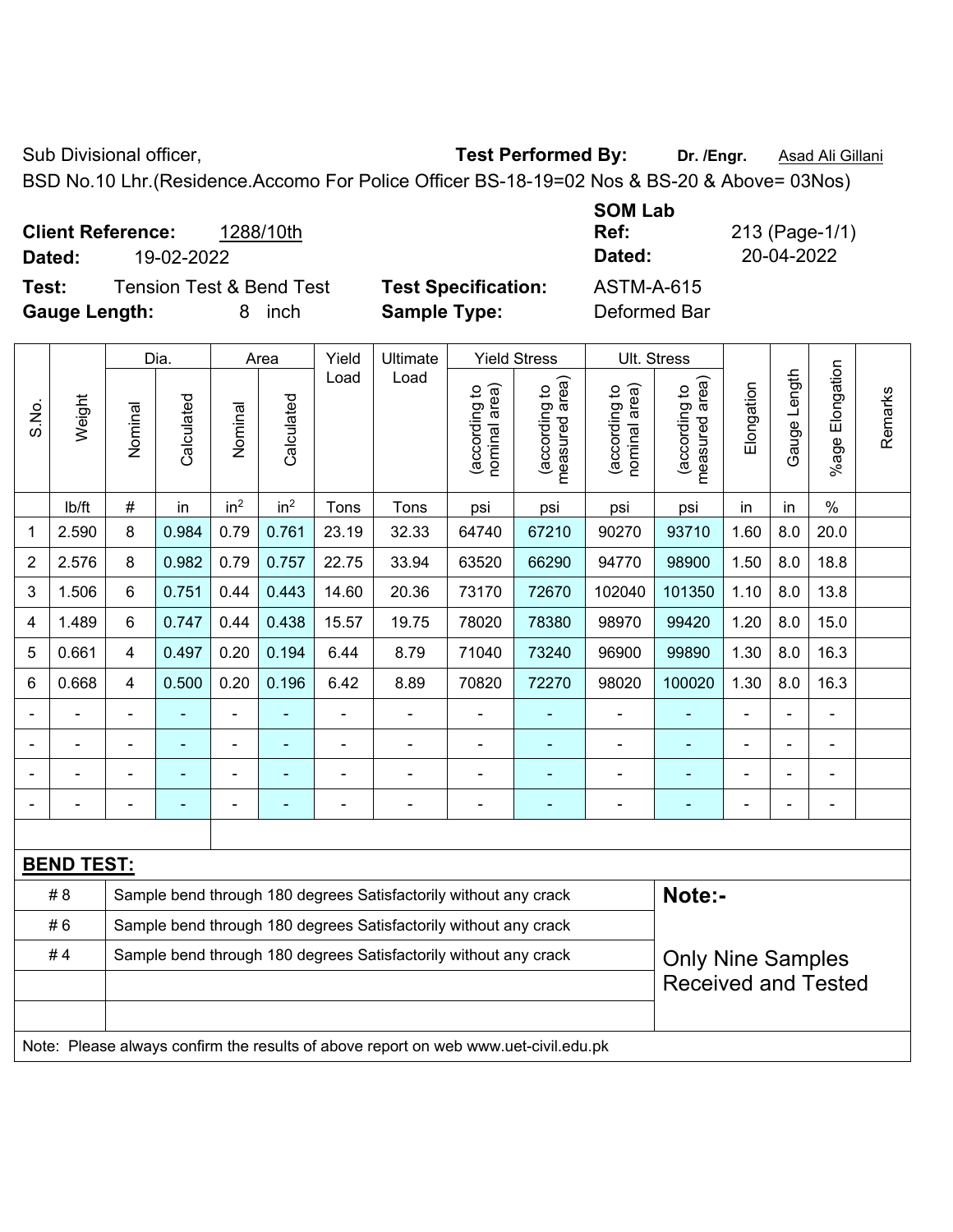Professional Const.Services **Test Performed By:** Dr. /Engr. **Asad Ali Gillani** 

Lahore.(TCF Secondary School (Ext.) at AES Lalpir Qasba Gjrat Muzaffargarh)

| <b>Client Reference:</b><br>14-04-2022<br>Dated: | PCS/22/Eng-36-D                                   |                                                   | <b>SOM Lab</b><br>Ref:<br>Dated:  | 214 (Page-1/3)<br>20-04-2022 |
|--------------------------------------------------|---------------------------------------------------|---------------------------------------------------|-----------------------------------|------------------------------|
| Test:<br><b>Gauge Length:</b>                    | <b>Tension Test &amp; Bend Test</b><br>inch<br>8. | <b>Test Specification:</b><br><b>Sample Type:</b> | <b>ASTM-A-615</b><br>Deformed Bar |                              |

|                |                   |                | Dia.           |                 | Area            | Yield                    | Ultimate                                                                            |                                | <b>Yield Stress</b>             |                                | Ult. Stress                                           |                |                |                 |         |
|----------------|-------------------|----------------|----------------|-----------------|-----------------|--------------------------|-------------------------------------------------------------------------------------|--------------------------------|---------------------------------|--------------------------------|-------------------------------------------------------|----------------|----------------|-----------------|---------|
| S.No.          | Weight            | Nominal        | Calculated     | Nominal         | Calculated      | Load                     | Load                                                                                | nominal area)<br>(according to | measured area)<br>(according to | (according to<br>nominal area) | (according to<br>measured area)                       | Elongation     | Gauge Length   | %age Elongation | Remarks |
|                | lb/ft             | $\#$           | in             | in <sup>2</sup> | in <sup>2</sup> | Tons                     | Tons                                                                                | psi                            | psi                             | psi                            | psi                                                   | in             | in             | $\%$            |         |
| 1              | 2.566             | 8              | 0.980          | 0.79            | 0.754           | 23.11                    | 31.86                                                                               | 64520                          | 67600                           | 88930                          | 93180                                                 | 1.60           | 8.0            | 20.0            |         |
|                |                   | $\blacksquare$ | $\blacksquare$ | ä,              |                 | $\blacksquare$           | $\overline{\phantom{0}}$                                                            | $\blacksquare$                 | $\blacksquare$                  | $\sim$                         | $\blacksquare$                                        | $\overline{a}$ |                | $\blacksquare$  |         |
|                |                   |                |                | ÷               |                 |                          |                                                                                     | $\blacksquare$                 |                                 |                                |                                                       |                |                |                 |         |
|                | $\blacksquare$    | $\blacksquare$ | ۰              | $\overline{a}$  |                 | $\blacksquare$           | $\blacksquare$                                                                      | $\blacksquare$                 | ٠                               | ٠                              | $\blacksquare$                                        | $\blacksquare$ | $\blacksquare$ | $\blacksquare$  |         |
| $\blacksquare$ | L.                | $\blacksquare$ | $\blacksquare$ | ÷,              |                 | $\blacksquare$           | $\blacksquare$                                                                      | $\blacksquare$                 | $\blacksquare$                  | $\overline{\phantom{a}}$       | $\blacksquare$                                        | $\blacksquare$ | $\blacksquare$ | $\blacksquare$  |         |
|                | $\blacksquare$    | $\blacksquare$ | ۰              | $\overline{a}$  |                 | $\overline{\phantom{0}}$ | $\blacksquare$                                                                      | $\blacksquare$                 | ٠                               | $\overline{\phantom{0}}$       | $\blacksquare$                                        | ٠              |                | $\blacksquare$  |         |
| $\blacksquare$ | $\blacksquare$    | $\blacksquare$ | $\blacksquare$ | ÷,              | $\blacksquare$  | ä,                       | $\blacksquare$                                                                      | $\blacksquare$                 | $\blacksquare$                  | $\blacksquare$                 | $\blacksquare$                                        | $\overline{a}$ |                | $\blacksquare$  |         |
|                |                   |                | ÷              | $\blacksquare$  |                 | ä,                       | ä,                                                                                  | $\blacksquare$                 |                                 |                                | Ē,                                                    |                |                | $\blacksquare$  |         |
|                |                   |                |                |                 |                 |                          |                                                                                     | $\blacksquare$                 |                                 |                                |                                                       |                |                |                 |         |
|                | Ē,                |                | $\blacksquare$ | $\blacksquare$  |                 | ٠                        | $\blacksquare$                                                                      | $\blacksquare$                 | ٠                               | Ē,                             | Ē,                                                    |                |                | $\blacksquare$  |         |
|                |                   |                |                |                 |                 |                          |                                                                                     |                                |                                 |                                |                                                       |                |                |                 |         |
|                | <b>BEND TEST:</b> |                |                |                 |                 |                          |                                                                                     |                                |                                 |                                |                                                       |                |                |                 |         |
|                | # 8               |                |                |                 |                 |                          | Sample bend through 180 degrees Satisfactorily without any crack                    |                                |                                 |                                | Note:-                                                |                |                |                 |         |
|                |                   |                |                |                 |                 |                          |                                                                                     |                                |                                 |                                |                                                       |                |                |                 |         |
|                |                   |                |                |                 |                 |                          |                                                                                     |                                |                                 |                                | <b>Only Two Samples</b><br><b>Received and Tested</b> |                |                |                 |         |
|                |                   |                |                |                 |                 |                          |                                                                                     |                                |                                 |                                |                                                       |                |                |                 |         |
|                |                   |                |                |                 |                 |                          | Note: Please always confirm the results of above report on web www.uet-civil.edu.pk |                                |                                 |                                |                                                       |                |                |                 |         |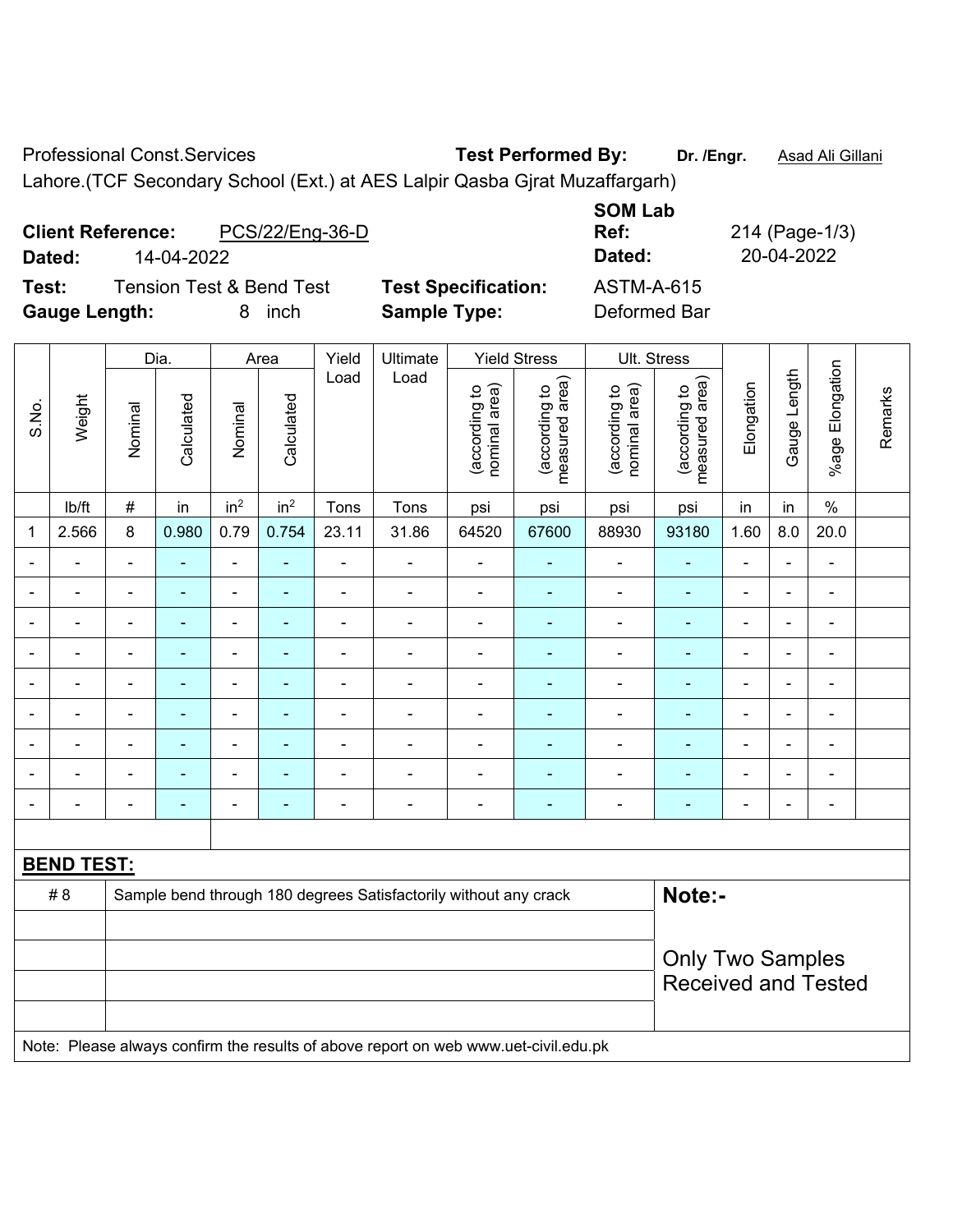Professional Const.Services **Test Performed By:** Dr. /Engr. **Asad Ali Gillani** 

Lahore.(TCF Secondary School (Ext.) at AES Lalpir Qasba Gjrat Muzaffargarh)

| <b>Client Reference:</b><br>Dated: | PCS/22/Eng-36-C<br>14-04-2022                     |                                                   | <b>SOM Lab</b><br>Ref:<br>Dated:  | 214 (Page-2/3)<br>20-04-2022 |
|------------------------------------|---------------------------------------------------|---------------------------------------------------|-----------------------------------|------------------------------|
| Test:<br><b>Gauge Length:</b>      | <b>Tension Test &amp; Bend Test</b><br>inch<br>8. | <b>Test Specification:</b><br><b>Sample Type:</b> | <b>ASTM-A-615</b><br>Deformed Bar |                              |

|                |                   |                | Dia.           |                          | Area            | Yield                        | Ultimate                                                                            |                                | <b>Yield Stress</b>             |                                | Ult. Stress                     |                          |                |                 |         |
|----------------|-------------------|----------------|----------------|--------------------------|-----------------|------------------------------|-------------------------------------------------------------------------------------|--------------------------------|---------------------------------|--------------------------------|---------------------------------|--------------------------|----------------|-----------------|---------|
| S.No.          | Weight            | Nominal        | Calculated     | Nominal                  | Calculated      | Load                         | Load                                                                                | nominal area)<br>(according to | (according to<br>measured area) | nominal area)<br>(according to | (according to<br>measured area) | Elongation               | Gauge Length   | %age Elongation | Remarks |
|                | lb/ft             | $\#$           | in             | in <sup>2</sup>          | in <sup>2</sup> | Tons                         | Tons                                                                                | psi                            | psi                             | psi                            | psi                             | in                       | in             | $\%$            |         |
| $\mathbf 1$    | 1.544             | $6\phantom{1}$ | 0.760          | 0.44                     | 0.454           | 16.79                        | 21.17                                                                               | 84160                          | 81560                           | 106130                         | 102850                          | 1.00                     | 8.0            | 12.5            |         |
|                |                   | $\sim$         | ÷              | ÷,                       | ٠               | $\blacksquare$               | $\blacksquare$                                                                      | $\blacksquare$                 | ۰                               | $\blacksquare$                 | $\blacksquare$                  | $\blacksquare$           | $\overline{a}$ | $\blacksquare$  |         |
|                | $\blacksquare$    | $\blacksquare$ | ÷              | $\overline{\phantom{0}}$ | ٠               | $\blacksquare$               | $\blacksquare$                                                                      | $\blacksquare$                 | $\blacksquare$                  | $\blacksquare$                 | $\blacksquare$                  | $\blacksquare$           | ä,             | $\blacksquare$  |         |
|                | $\blacksquare$    | $\blacksquare$ | $\blacksquare$ | $\overline{\phantom{0}}$ | ۰               | $\qquad \qquad \blacksquare$ | $\overline{\phantom{0}}$                                                            | $\blacksquare$                 | ۰                               | $\overline{\phantom{0}}$       | $\overline{\phantom{0}}$        | $\overline{\phantom{0}}$ | ٠              | $\blacksquare$  |         |
|                | ä,                | ä,             | L,             | $\blacksquare$           | ۰               | $\blacksquare$               | $\blacksquare$                                                                      | ä,                             | ٠                               | $\blacksquare$                 | ÷,                              | $\blacksquare$           | Ē,             | $\blacksquare$  |         |
|                | $\blacksquare$    | $\blacksquare$ | $\blacksquare$ | ÷                        | ۰               | $\blacksquare$               | $\blacksquare$                                                                      | $\blacksquare$                 | ۰                               | $\blacksquare$                 | $\blacksquare$                  | $\blacksquare$           |                | $\blacksquare$  |         |
|                |                   |                | Ē.             | $\blacksquare$           |                 | $\blacksquare$               | $\blacksquare$                                                                      | $\blacksquare$                 | ۰                               | $\blacksquare$                 |                                 | $\overline{\phantom{a}}$ |                | $\blacksquare$  |         |
|                |                   |                |                | $\blacksquare$           |                 | $\blacksquare$               | $\blacksquare$                                                                      | $\blacksquare$                 | ۰                               |                                |                                 |                          |                | $\blacksquare$  |         |
|                |                   |                |                | $\blacksquare$           |                 |                              |                                                                                     | $\blacksquare$                 | $\blacksquare$                  | $\blacksquare$                 |                                 |                          |                | $\blacksquare$  |         |
| $\blacksquare$ |                   | $\blacksquare$ |                | ÷                        | ۰               | $\blacksquare$               | $\blacksquare$                                                                      | $\blacksquare$                 | ÷                               | $\blacksquare$                 | ٠                               | $\blacksquare$           | $\blacksquare$ | ۰               |         |
|                |                   |                |                |                          |                 |                              |                                                                                     |                                |                                 |                                |                                 |                          |                |                 |         |
|                | <b>BEND TEST:</b> |                |                |                          |                 |                              |                                                                                     |                                |                                 |                                |                                 |                          |                |                 |         |
|                | #6                |                |                |                          |                 |                              | Sample bend through 180 degrees Satisfactorily without any crack                    |                                |                                 |                                | Note:-                          |                          |                |                 |         |
|                |                   |                |                |                          |                 |                              |                                                                                     |                                |                                 |                                |                                 |                          |                |                 |         |
|                |                   |                |                |                          |                 |                              |                                                                                     |                                |                                 |                                | <b>Only Two Samples</b>         |                          |                |                 |         |
|                |                   |                |                |                          |                 |                              |                                                                                     |                                |                                 |                                | <b>Received and Tested</b>      |                          |                |                 |         |
|                |                   |                |                |                          |                 |                              |                                                                                     |                                |                                 |                                |                                 |                          |                |                 |         |
|                |                   |                |                |                          |                 |                              | Note: Please always confirm the results of above report on web www.uet-civil.edu.pk |                                |                                 |                                |                                 |                          |                |                 |         |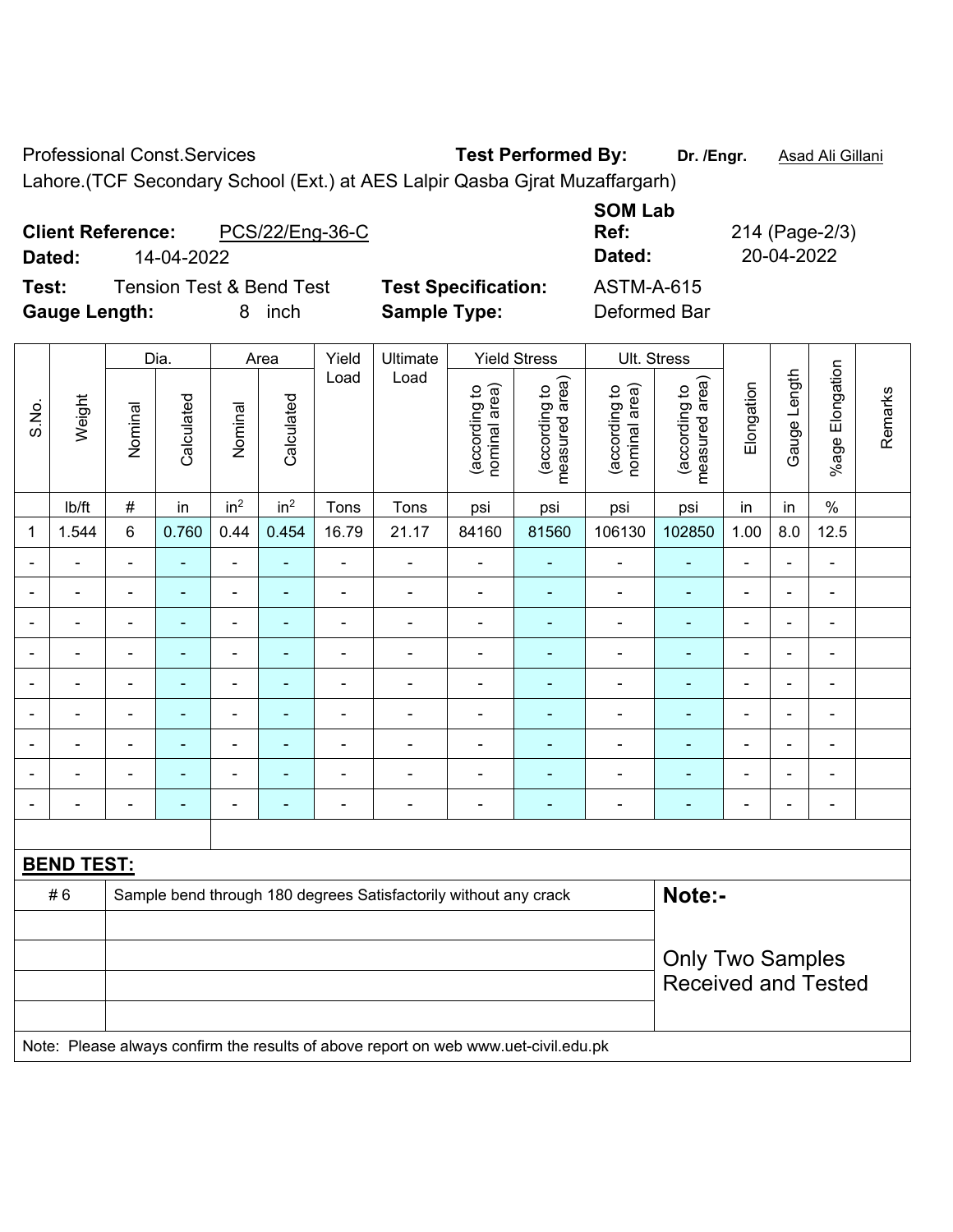Professional Const.Services **Test Performed By:** Dr. /Engr. **Asad Ali Gillani** 

Lahore.(TCF Secondary School (Ext.) at AES Lalpir Qasba Gjrat Muzaffargarh)

| <b>Client Reference:</b><br>Dated: | PCS/22/Eng-36-B<br>14-04-2022         |                                                   | <b>SOM Lab</b><br>Ref:<br>Dated:  | 214 (Page-3/3)<br>20-04-2022 |
|------------------------------------|---------------------------------------|---------------------------------------------------|-----------------------------------|------------------------------|
| Test:<br><b>Gauge Length:</b>      | Tension Test & Bend Test<br>inch<br>8 | <b>Test Specification:</b><br><b>Sample Type:</b> | <b>ASTM-A-615</b><br>Deformed Bar |                              |

|                |                          |                          | Dia.           |                 | Area            | Yield          | Ultimate                                                                            |                                | <b>Yield Stress</b>             |                                | Ult. Stress                                           |                |                          |                 |         |
|----------------|--------------------------|--------------------------|----------------|-----------------|-----------------|----------------|-------------------------------------------------------------------------------------|--------------------------------|---------------------------------|--------------------------------|-------------------------------------------------------|----------------|--------------------------|-----------------|---------|
| S.No.          | Weight                   | Nominal                  | Calculated     | Nominal         | Calculated      | Load           | Load                                                                                | (according to<br>nominal area) | (according to<br>measured area) | nominal area)<br>(according to | measured area)<br>(according to                       | Elongation     | Gauge Length             | %age Elongation | Remarks |
|                | lb/ft                    | $\#$                     | in             | in <sup>2</sup> | in <sup>2</sup> | Tons           | Tons                                                                                | psi                            | psi                             | psi                            | psi                                                   | in             | in                       | $\%$            |         |
| 1              | 0.710                    | 4                        | 0.516          | 0.20            | 0.209           | 7.21           | 8.74                                                                                | 79470                          | 76050                           | 96340                          | 92190                                                 | 1.20           | 8.0                      | 15.0            |         |
| $\blacksquare$ | $\frac{1}{2}$            | $\blacksquare$           | ä,             | ÷,              | ÷               | $\blacksquare$ | $\blacksquare$                                                                      | $\blacksquare$                 | $\blacksquare$                  | $\blacksquare$                 | $\blacksquare$                                        | $\blacksquare$ | $\blacksquare$           | $\blacksquare$  |         |
| $\blacksquare$ | $\overline{\phantom{a}}$ | $\overline{\phantom{a}}$ | ۰              | ÷               | $\blacksquare$  | $\blacksquare$ | $\blacksquare$                                                                      | $\blacksquare$                 | $\blacksquare$                  | $\blacksquare$                 | ٠                                                     | $\blacksquare$ | ÷                        | $\blacksquare$  |         |
|                | $\blacksquare$           | $\blacksquare$           | $\blacksquare$ | ÷,              |                 | $\blacksquare$ | ä,                                                                                  | $\blacksquare$                 | $\blacksquare$                  | $\blacksquare$                 | $\blacksquare$                                        | $\blacksquare$ | $\overline{\phantom{0}}$ | $\blacksquare$  |         |
| $\blacksquare$ | $\blacksquare$           | $\blacksquare$           | $\blacksquare$ | ÷,              | $\blacksquare$  | $\blacksquare$ | $\blacksquare$                                                                      | $\blacksquare$                 | $\blacksquare$                  | $\blacksquare$                 | $\blacksquare$                                        | $\blacksquare$ | $\overline{\phantom{0}}$ | $\blacksquare$  |         |
|                | ÷                        |                          |                | $\blacksquare$  |                 | $\blacksquare$ | ä,                                                                                  | L,                             | $\blacksquare$                  | $\blacksquare$                 | ÷,                                                    |                |                          | ä,              |         |
|                |                          |                          |                |                 |                 |                | $\blacksquare$                                                                      |                                | $\blacksquare$                  | $\blacksquare$                 | $\blacksquare$                                        |                |                          | $\blacksquare$  |         |
|                | $\blacksquare$           | $\blacksquare$           |                | $\blacksquare$  |                 |                | Ē,                                                                                  | $\blacksquare$                 | $\blacksquare$                  | $\blacksquare$                 |                                                       |                |                          | L,              |         |
| $\blacksquare$ | -                        | $\blacksquare$           | ۰              | ۰               |                 |                | $\blacksquare$                                                                      | $\blacksquare$                 | $\overline{\phantom{0}}$        | $\blacksquare$                 | ۰                                                     | $\blacksquare$ | $\overline{\phantom{0}}$ | $\blacksquare$  |         |
| $\blacksquare$ | -                        | $\blacksquare$           | ۰              | ÷,              |                 | $\blacksquare$ | ÷                                                                                   | $\blacksquare$                 | ٠                               | $\blacksquare$                 | $\blacksquare$                                        | ä,             | ä,                       | $\blacksquare$  |         |
|                |                          |                          |                |                 |                 |                |                                                                                     |                                |                                 |                                |                                                       |                |                          |                 |         |
|                | <b>BEND TEST:</b>        |                          |                |                 |                 |                |                                                                                     |                                |                                 |                                |                                                       |                |                          |                 |         |
|                | #4                       |                          |                |                 |                 |                | Sample bend through 180 degrees Satisfactorily without any crack                    |                                |                                 |                                | Note:-                                                |                |                          |                 |         |
|                |                          |                          |                |                 |                 |                |                                                                                     |                                |                                 |                                |                                                       |                |                          |                 |         |
|                |                          |                          |                |                 |                 |                |                                                                                     |                                |                                 |                                | <b>Only Two Samples</b><br><b>Received and Tested</b> |                |                          |                 |         |
|                |                          |                          |                |                 |                 |                |                                                                                     |                                |                                 |                                |                                                       |                |                          |                 |         |
|                |                          |                          |                |                 |                 |                | Note: Please always confirm the results of above report on web www.uet-civil.edu.pk |                                |                                 |                                |                                                       |                |                          |                 |         |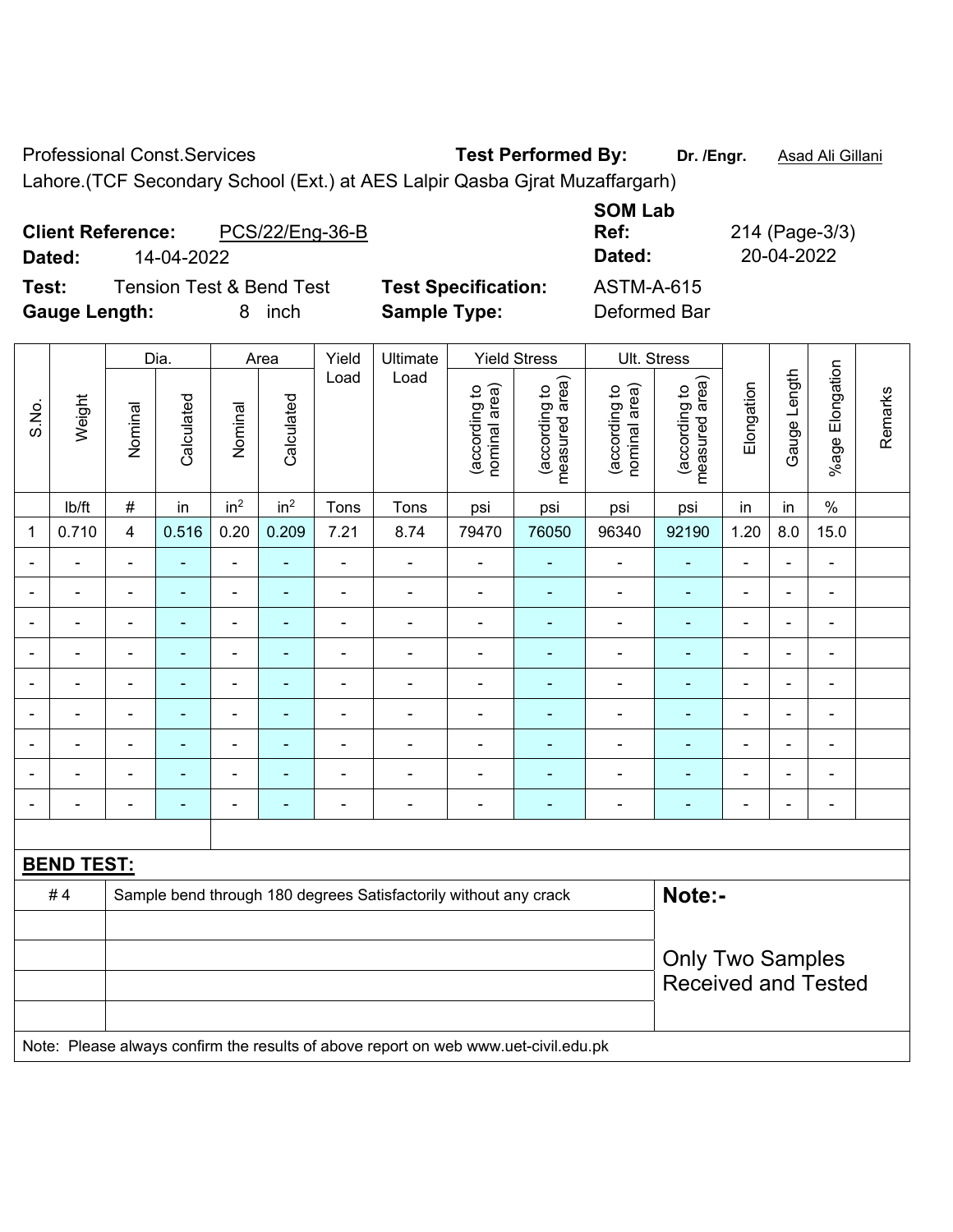Safdar Hussain **Test Performed By:** Dr. /Engr. **Asad Ali Gillani** Care and Ali Cillani

RE ACE,Danish School Mankera.(Estb Of Daanish School(Boys & Girls) At Mankera Distt. Bhakkar)

|        | <b>Client Reference:</b>            | ACE/RE-PDS/MNK/BHK/22/508  | UVIII LUM<br>Ref: |
|--------|-------------------------------------|----------------------------|-------------------|
| Dated: | 29-03-2022                          |                            | Dated:            |
| Test:  | <b>Tension Test &amp; Bend Test</b> | <b>Test Specification:</b> | ASTM-A-615        |

**Gauge Length:** 8 inch **Sample Type:** Deformed Bar

**SOM Lab Ref:** 215 (Page-1/1) **Dated:** 29-03-2022 **Dated:** 20-04-2022

|       |                   |                                                                  | Dia.       |                              | Area            | Yield          | Ultimate                                                                            |                                | <b>Yield Stress</b>                         |                                | Ult. Stress                                 |                |                |                       |         |
|-------|-------------------|------------------------------------------------------------------|------------|------------------------------|-----------------|----------------|-------------------------------------------------------------------------------------|--------------------------------|---------------------------------------------|--------------------------------|---------------------------------------------|----------------|----------------|-----------------------|---------|
| S.No. | Weight            | Nominal                                                          | Calculated | Nominal                      | Calculated      | Load           | Load                                                                                | nominal area)<br>(according to | (according to<br>measured area)<br>measured | nominal area)<br>(according to | (according to<br>measured area)<br>measured | Elongation     | Gauge Length   | Elongation<br>$%$ age | Remarks |
|       | lb/ft             | $\#$                                                             | in         | in <sup>2</sup>              | in <sup>2</sup> | Tons           | Tons                                                                                | psi                            | psi                                         | psi                            | psi                                         | in             | in             | $\%$                  |         |
| 1     | 1.500             | 6                                                                | 0.749      | 0.44                         | 0.441           | 14.04          | 19.80                                                                               | 70360                          | 70200                                       | 99230                          | 99000                                       | 1.30           | 8.0            | 16.3                  |         |
| 2     | 1.473             | 6                                                                | 0.743      | 0.44                         | 0.433           | 14.39          | 19.69                                                                               | 72150                          | 73310                                       | 98720                          | 100310                                      | 1.20           | 8.0            | 15.0                  |         |
| 3     | 1.014             | 5                                                                | 0.616      | 0.31                         | 0.298           | 9.38           | 13.37                                                                               | 66720                          | 69410                                       | 95150                          | 98980                                       | 1.30           | 8.0            | 16.3                  |         |
| 4     | 1.016             | 5                                                                | 0.617      | 0.31                         | 0.299           | 9.40           | 13.61                                                                               | 66870                          | 69330                                       | 96820                          | 100380                                      | 1.40           | 8.0            | 17.5                  |         |
| 5     | 0.660             | $\overline{\mathbf{4}}$                                          | 0.497      | 0.20                         | 0.194           | 7.00           | 10.30                                                                               | 77230                          | 79620                                       | 113530                         | 117040                                      | 0.90           | 8.0            | 11.3                  |         |
| 6     | 0.671             | $\overline{4}$                                                   | 0.501      | 0.20                         | 0.197           | 6.80           | 9.14                                                                                | 74980                          | 76120                                       | 100830                         | 102370                                      | 1.10           | 8.0            | 13.8                  |         |
|       |                   |                                                                  |            |                              |                 |                | ä,                                                                                  | $\blacksquare$                 |                                             |                                |                                             |                |                | L.                    |         |
|       |                   | $\blacksquare$                                                   | ÷          | $\qquad \qquad \blacksquare$ | $\blacksquare$  | $\blacksquare$ | ÷,                                                                                  | $\blacksquare$                 | $\blacksquare$                              | $\blacksquare$                 | $\blacksquare$                              |                | $\blacksquare$ | $\blacksquare$        |         |
|       |                   | $\overline{\phantom{a}}$                                         | ۰          | $\blacksquare$               |                 |                | ÷                                                                                   | $\blacksquare$                 | ۰                                           | $\blacksquare$                 | ٠                                           | $\blacksquare$ |                | $\blacksquare$        |         |
|       |                   | $\blacksquare$                                                   |            | $\blacksquare$               |                 | -              | ÷                                                                                   | $\overline{a}$                 | ۰                                           | $\blacksquare$                 | ÷                                           | $\blacksquare$ |                | $\blacksquare$        |         |
|       |                   |                                                                  |            |                              |                 |                |                                                                                     |                                |                                             |                                |                                             |                |                |                       |         |
|       | <b>BEND TEST:</b> |                                                                  |            |                              |                 |                |                                                                                     |                                |                                             |                                |                                             |                |                |                       |         |
|       | #6                |                                                                  |            |                              |                 |                | Sample bend through 180 degrees Satisfactorily without any crack                    |                                |                                             |                                | Note:-                                      |                |                |                       |         |
|       | # 5               | Sample bend through 180 degrees Satisfactorily without any crack |            |                              |                 |                |                                                                                     |                                |                                             |                                |                                             |                |                |                       |         |
|       | #4                |                                                                  |            |                              |                 |                | Sample bend through 180 degrees Satisfactorily without any crack                    |                                |                                             |                                | <b>Only Nine Samples</b>                    |                |                |                       |         |
|       |                   |                                                                  |            |                              |                 |                |                                                                                     |                                |                                             |                                | <b>Received and Tested</b>                  |                |                |                       |         |
|       |                   |                                                                  |            |                              |                 |                |                                                                                     |                                |                                             |                                |                                             |                |                |                       |         |
|       |                   |                                                                  |            |                              |                 |                | Note: Please always confirm the results of above report on web www.uet-civil.edu.pk |                                |                                             |                                |                                             |                |                |                       |         |